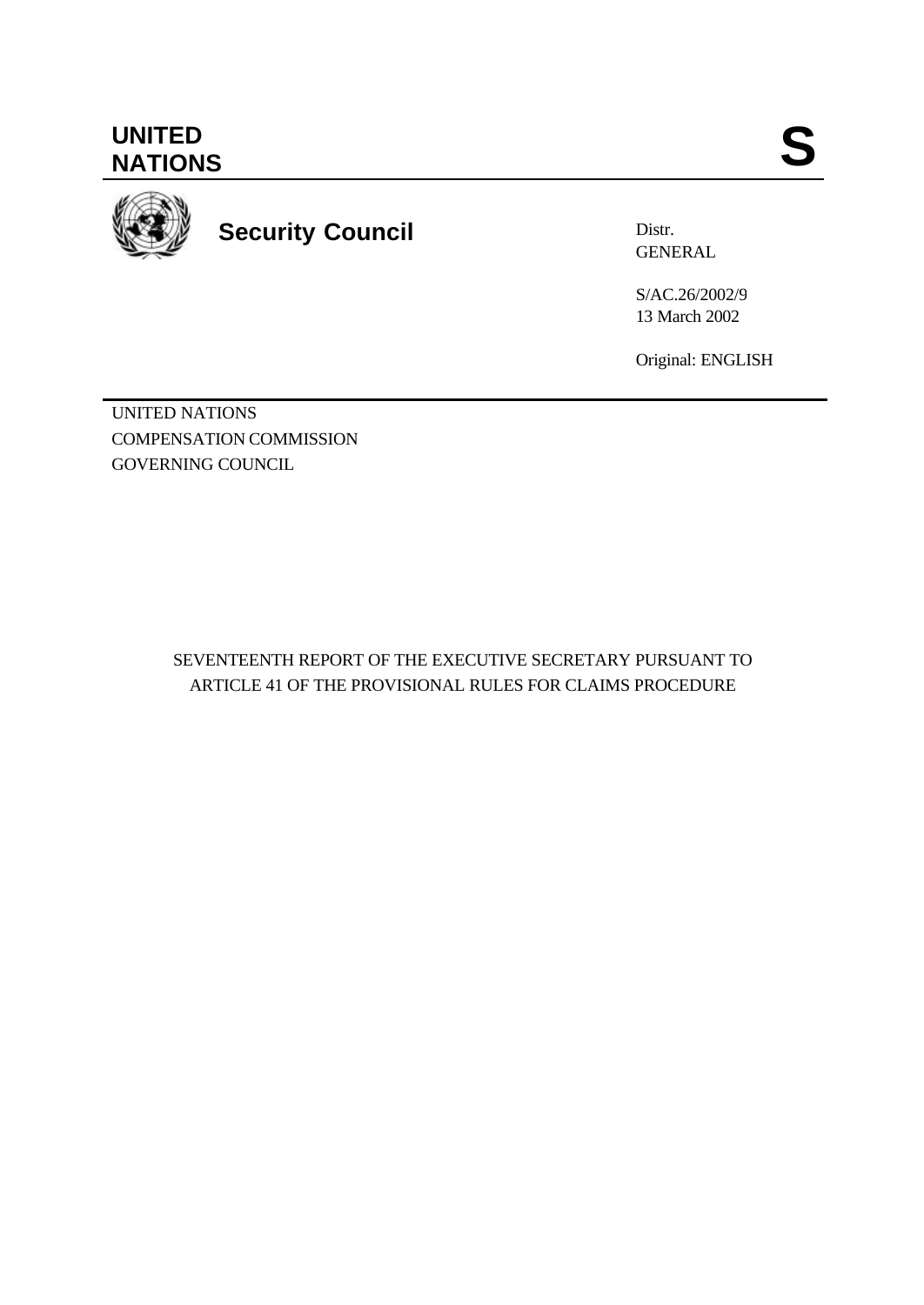### Introduction

1. The present report identifies, pursuant to article 41 of the Provisional Rules for Claims Procedure (S/AC.26/1992/10) (the "Rules"), recommended corrections in the various claims categories since the sixteenth article 41 report (S/AC.26/2001/29). Chapter I of this report contains recommended corrections concerning claims in categories "A" and "C", where the panels of Commissioners have concluded their work. Chapter II of this report provides information concerning requests by claimants for corrections to approved awards under article 41 of the Rules, including a report of the secretariat's review to determine whether or not these requests warrant action under article 41.

# I. RECOMMENDED CORRECTIONS CONCERNING CLAIMS IN CATEGORIES "A" AND "C"

# A. Category "A" corrections

2. Recommendations for corrections to category "A" claims include the following kinds of corrections: duplicate claims; reinstatement of claims previously identified as duplicates; higher to lower amounts; lower to higher amounts and individual to family.

# 1. Duplicate claims

3. Since the sixteenth article 41 report, two claims from India have been found to be duplicates of other claims awarded compensation in category "A". No compensation should have been awarded for these duplicate claims.

4. Accordingly, as set forth in table 1 below, it is recommended that the awards for these claims be corrected. Table 1 identifies the country concerned, the instalment to be adjusted, the number of claims affected, and the amount of the net effect of the adjustment.

| <b>Country</b> | Instalment | Number of claims<br>affected | Amount of net effect<br>(USD) |
|----------------|------------|------------------------------|-------------------------------|
| India          | Fifth      |                              | (6,500.00)                    |
| <b>Total</b>   |            |                              | (6,500.00)                    |

Table 1. Category "A" corrections: duplicate claims

2. Reinstatement of claims previously identified as duplicates

5. Two claims from Pakistan erroneously found to be duplicates should be reinstated since additional information received from the Government of Pakistan shows that the claims are not in fact duplicates. One claim from the Philippines, which was originally identified as a duplicate, should also be reinstated for the same reason.

6. Accordingly, as set forth in table 2 below, it is recommended that the awards for these claims be corrected. Table 2 identifies the countries concerned, the instalment to be adjusted, the number of claims affected, and the amounts of the net effect of the adjustment.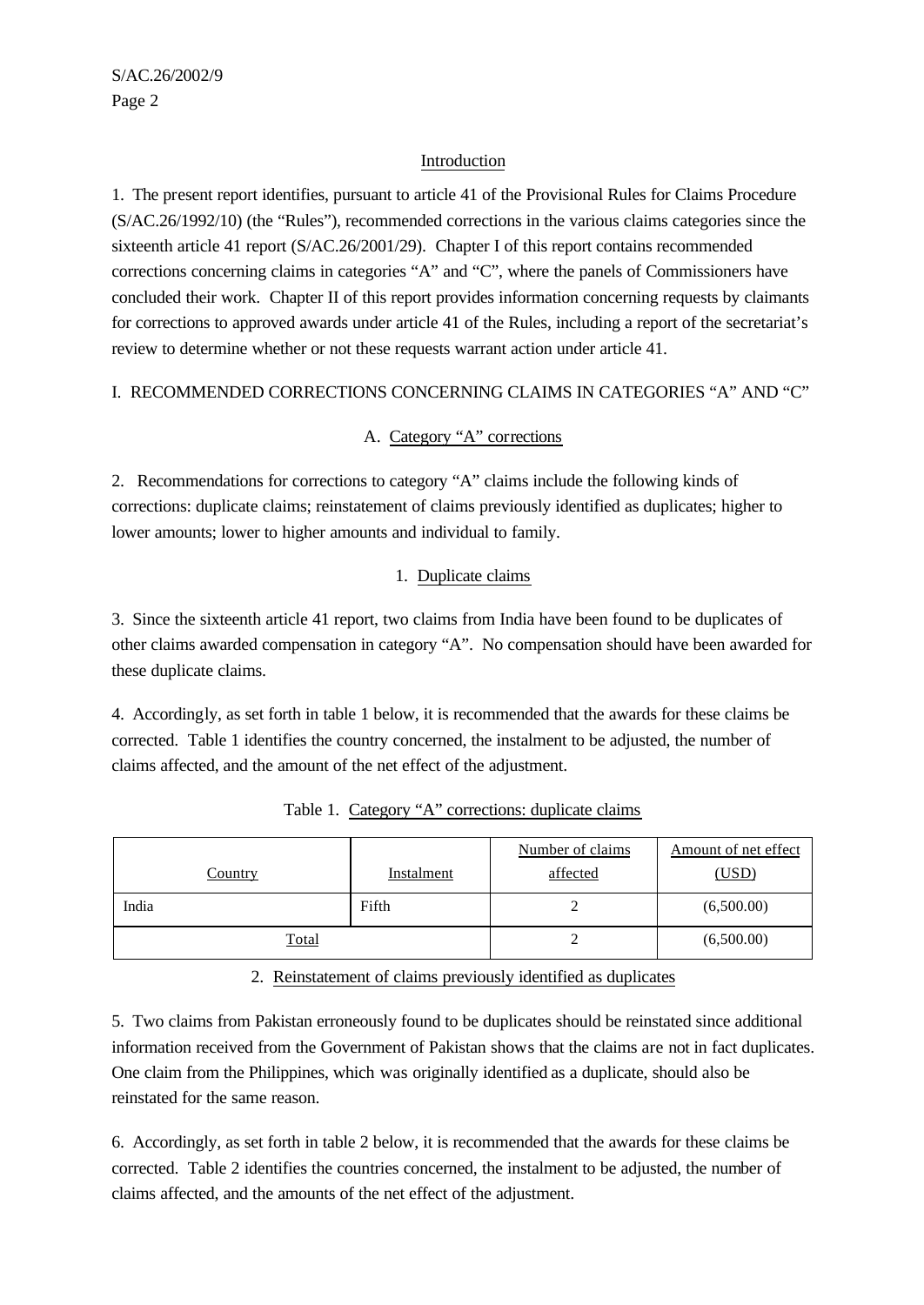| <b>Country</b> | Instalment | Number of claims<br>affected | Amount of net effect<br>(USD) |
|----------------|------------|------------------------------|-------------------------------|
| Pakistan       | Sixth      | າ                            | 8,000.00                      |
| Philippines    | Sixth      |                              | 4,000.00                      |
| Total          |            |                              | 12,000.00                     |

### Table 2. Category "A" corrections: reinstatement of claims previously identified as duplicates

### 3. Higher to lower amounts

7. Decision 21 (S/AC.26/Dec.21 (1994)) of the Governing Council states that "any claimant who has selected a higher amount under category 'A' (USD 4,000 or USD 8,000) and has also filed a category 'B', 'C' or 'D' claim will be deemed to have selected the corresponding lower amount under category 'A'". One claim from Sri Lanka has been identified as having been filed for a higher amount in category "A" by a claimant who also has a claim in category "C". The award for this claim should be reduced to an amount appropriate to the proper status of the claim.

8. Accordingly, as set forth in table 3 below, it is recommended that the award amount for the claim be corrected. Table 3 identifies the country concerned, the instalment to be adjusted, the number of claims affected, and the amount of the net effect of the adjustment.

| <b>Country</b> | <b>Instalment</b> | Number of claims<br>affected | Amount of net effect<br>(USD) |
|----------------|-------------------|------------------------------|-------------------------------|
| Sri Lanka      | Fifth             |                              | (1,500.00)                    |
| Total          |                   |                              | (1,500.00)                    |

Table 3. Category "A" corrections: higher to lower amounts

4. Lower to higher amounts

9. Upon review of the original paper claim forms submitted by the Government of Sudan, it was confirmed that 434 claimants had selected the higher amounts of compensation on the claim forms, but for which lower amounts had erroneously been entered in the computer disks submitted to the Commission. The awards for these claims should be increased to amounts appropriate to the proper status of the claims.

10. Accordingly, as set forth in table 4 below, it is recommended that the award amounts for these claims be corrected. Table 4 identifies the country concerned, the instalments to be adjusted, the number of claims affected, and the amounts of the net effect of the adjustments.

Table 4. Category "A" corrections: lower to higher amounts

| `ountry | Instalment | Number of claims<br>affected | Amount of net effect<br>JSD` |
|---------|------------|------------------------------|------------------------------|
| Sudan   | First      |                              | 25,500.00                    |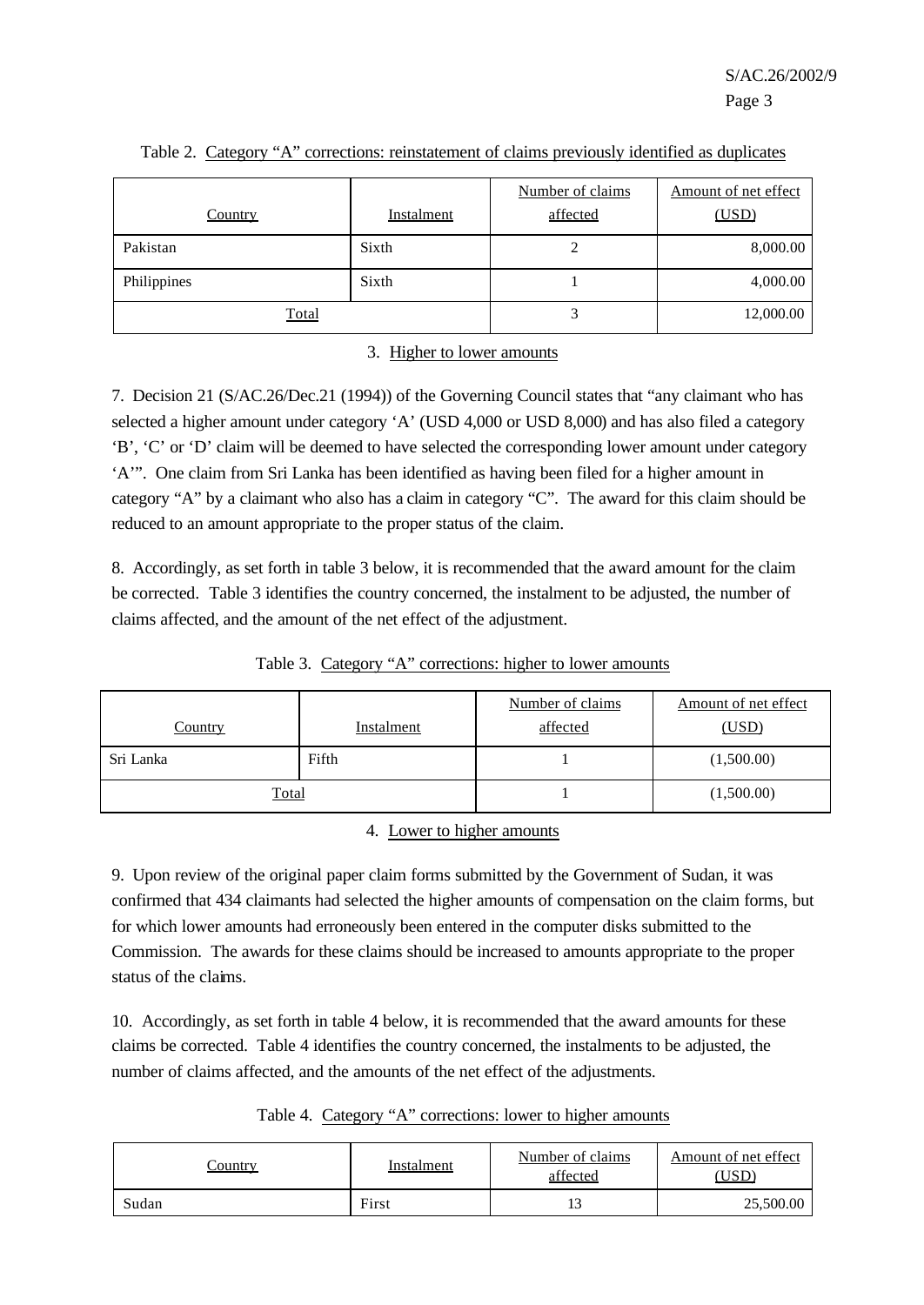| Country | <b>Instalment</b> | Number of claims<br>affected | Amount of net effect<br>(USD) |
|---------|-------------------|------------------------------|-------------------------------|
|         | Second            | 11                           | 18,000.00                     |
|         | Third             | 10                           | 16,500.00                     |
|         | Fourth            | 228                          | 348,000.00                    |
|         | Fifth             | 171                          | 271,500.00                    |
|         | Sixth             |                              | 1,500.00                      |
| Total   |                   | 434                          | 681,000.00                    |

#### 5. Individual to family

11. The awards for six claims from Sudan, where the information relating to family members had mistakenly not been entered on the computer disks submitted to the Commission, resulted in a reduction of the awards. The awards for these claims should be increased to amounts appropriate to the proper status of the claims.

12. Accordingly, as set forth in table 5 below, it is recommended that the award amounts for these claims be corrected. Table 5 identifies the country concerned, the instalments to be adjusted, the number of claims affected, and the amounts of the net effect of the adjustments.

|                |            | Number of claims | Amount of net effect |
|----------------|------------|------------------|----------------------|
| <b>Country</b> | Instalment | affected         | (USD)                |
| Sudan          | First      |                  | 4,000.00             |
|                | Second     | ◠                | 8,000.00             |
|                | Fifth      | 3                | 10,500.00            |
| Total          |            | 6                | 22,500.00            |

Table 5. Category "A" corrections: individual to family

6. Summary

13. The recommended corrections in category "A" concern 446 claims submitted by five Governments resulting in a net increase in the total amount awarded of USD 707,500. Of these claims, the total amount awarded for 443 claims was increased by USD 715,500, and the total amount awarded for three claims was decreased by USD 8,000. The recommendations for the first, second, third, fourth, fifth and sixth instalments, by country and instalment, are located in tables 1 to 7 of annex I to this report.

# B. Category "C" corrections

14. Recommendations for corrections to category "C" claims are those arising from discrepancies between the ele ctronic and paper claims.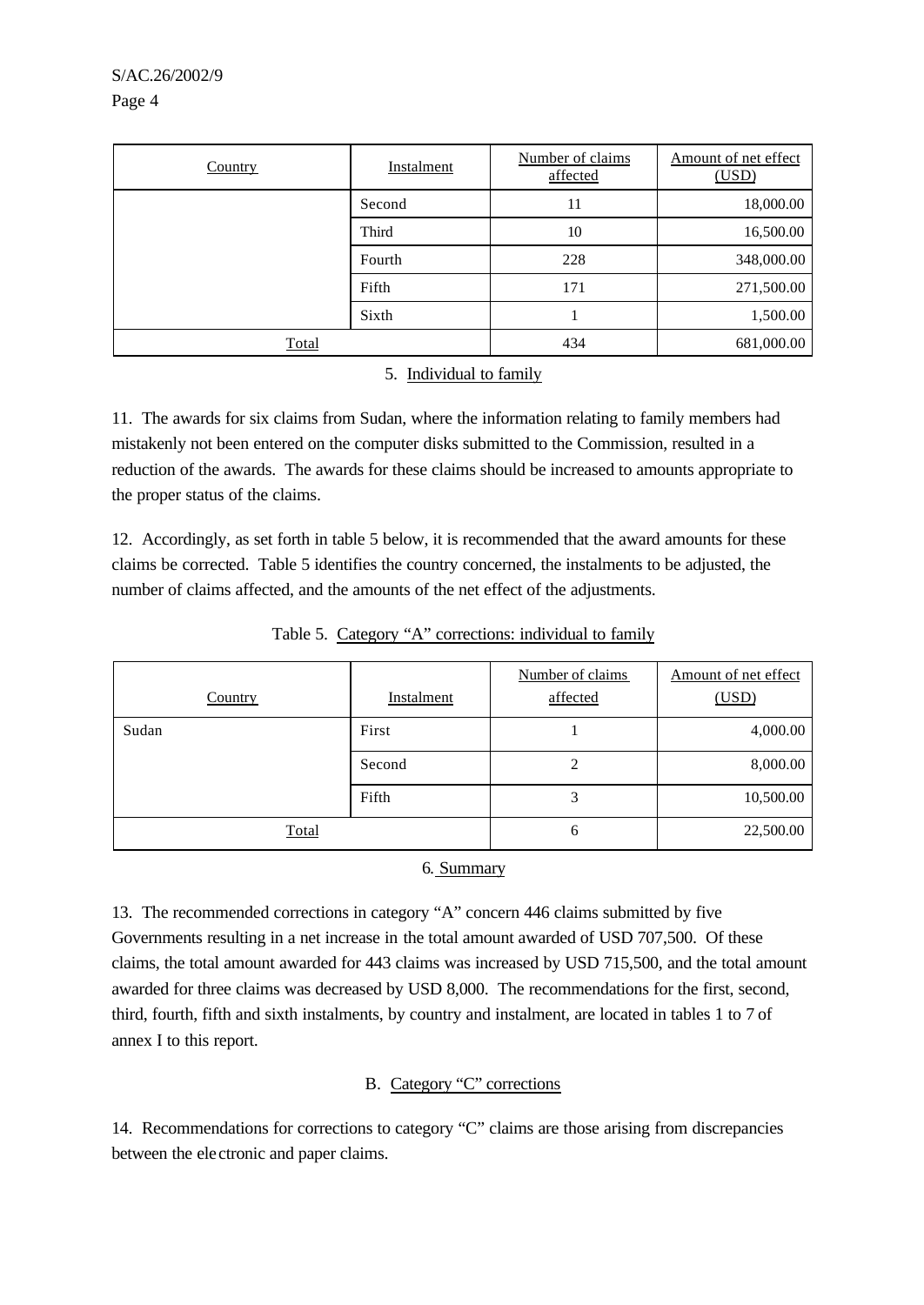#### 1. Corrections arising from discrepancies between the electronic and paper claims

15. The secretariat continued to review substantive queries and requests for corrections submitted by Governments. During the period under review, the Commission reviewed 12 claims pursuant to requests for corrections. From those reviews, corrections are recommended in respect of six category "C" claims. All recommendations apply the "C" Panel's methodologies relative to the respective losses and consider only the timely filed information in the Commission's paper claim files.

16. The individual loss elements that most commonly receive recommendations for correction to award amounts in this report include claims for mental pain and anguish arising from forced hiding (C1-MPA for forced hiding) that had previously been rejected, personal property losses ("C4-CPHO"), real property losses ("C7-Real property") and individual business losses ("C8-Business"). Discrepancies between the electronic and paper claims inc lude omission of losses from the electronic claim or inaccurate entry of amounts that adversely affected the outcomes for the claimants. Summaries of the "C" Panel's approved recommendations relevant to losses for which correction is recommended are found in the seventh instalment report, (S/AC.26/1999/11), as follows: (a) paragraphs 105 to 112 for C1-MPA for forced hiding; (b) paragraphs 178 to 199 for C4-CPHO for personal property losses; (c) paragraphs 300 to 326 for C7-Real property losses; and (d) paragraphs 327 to 368 for C8-Business losses.

17. Accordingly, as set forth in table 6 below, it is recommended that the award amounts for 6 claims be corrected. Table 6 identifies the countries concerned, the instalments to be adjusted, the number of claims affected, and the amounts of the net effect of the adjustments.

| Country      | Instalment | Number of claims<br>affected | Amount of net effect<br>(USD) |
|--------------|------------|------------------------------|-------------------------------|
| Kuwait       | Seventh    | 2                            | 18,667.13                     |
| Morocco      | Seventh    |                              | 24,970.60                     |
| Pakistan     | Sixth      | 2                            | 32,574.34                     |
| Philippines  | Seventh    |                              | 1,249.00                      |
| <b>Total</b> |            | 6                            | 77,461.07                     |

Table 6. Category "C" corrections arising from discrepancy between electronic and paper formats

# 2. Summary

18. The recommended corrections in category "C" concern six claims submitted by four Governments resulting in a net increase of the total amount awarded of USD 77,461.07. The recommended corrections concerning claims in category "C" for the sixth and seventh instalments, by country and by instalment, are located in tables 1 to 3 of annex II to this report.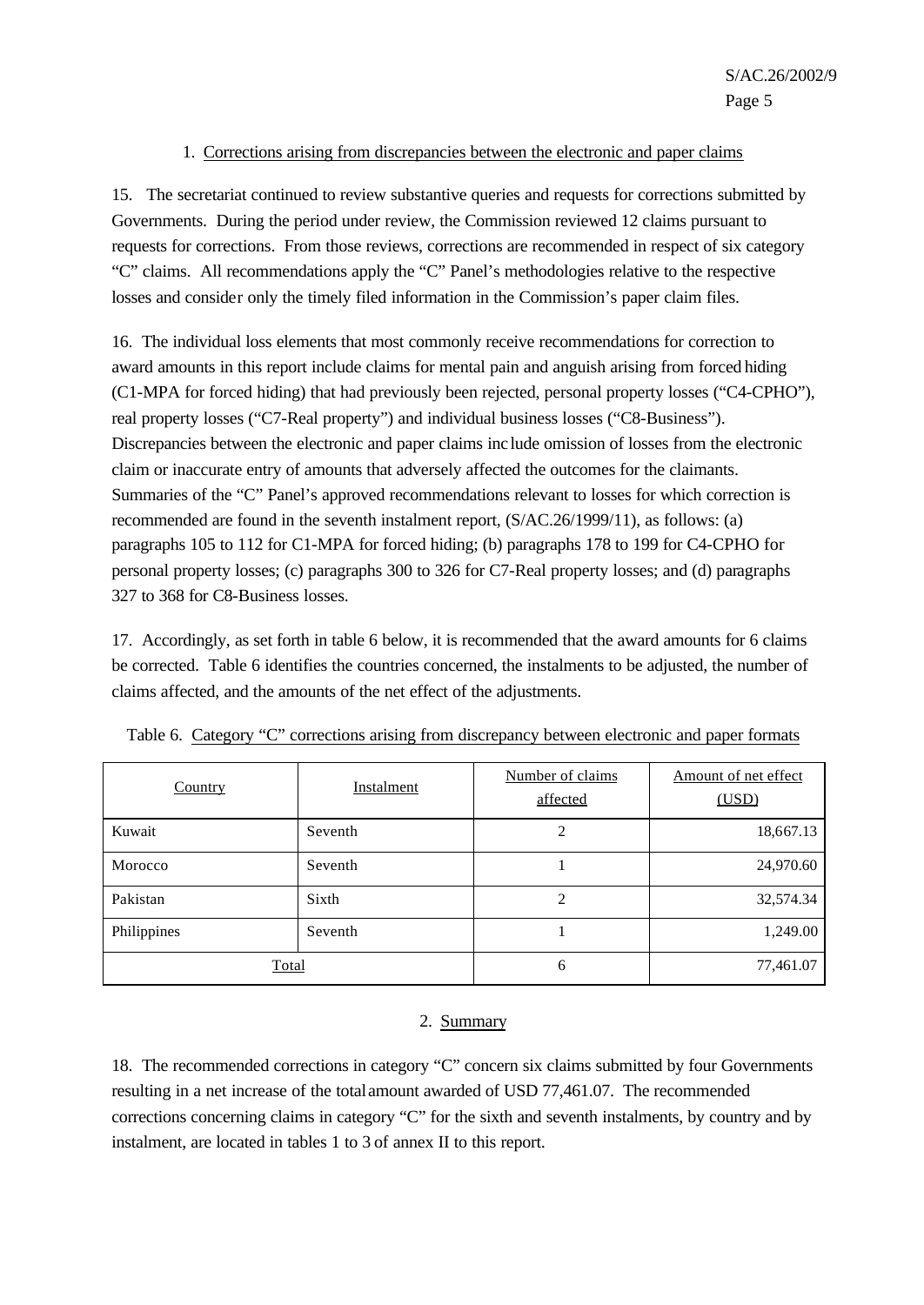#### II. REQUESTS BY CLAIMANTS FOR ARTICLE 41 CORRECTIONS

19. During the period under review, the secretariat has continued its review of requests for corrections submitted under article 41 of the Rules. The requests are outlined below:

(a) In the fifteenth article 41 report (S/AC.26/2001/24), considered by the Governing Council at its forty-first session, mention was made of a request received directly from a claimant and which was subsequently transmitted to the Commission from the Permanent Mission of the United Kingdom for reconsideration of Governing Council decision 115 (S/AC.26/Dec.115 (2001)) and the associated report and recommendations of the panel of Commissioners concerning the sixth instalment of "E2" claims (S/AC.26/2001/1) with regard to the British company. Having carefully reviewed all aspects of this request, the Executive Secretary has concluded that no correction of Governing Council decision 115 is necessary and that no action pursuant to article 41 of the Rules is warranted with regard to the claim in question;

(b) In the fifteenth article 41 report (S/AC.26/2001/24), considered by the Governing Council at its forty-first session, mention was made of a request from the Permanent Mission of the State of Bahrain for reconsideration of Governing Council decision 115 (S/AC.26/Dec.115 (2001)) and the associated report and recommendations of the panel of Commissioners concerning the sixth instalment of "E2" claims (S/AC.26/2001/1) with regard to a Bahraini company. Having carefully reviewed all aspects of this request, the Executive Secretary has concluded that no correction of Governing Council decision 115 is necessary and that no action pursuant to article 41 of the Rules is warranted with regard to the claim in question;

(c) In the sixteenth article 41 report (S/AC.26/2001/29), considered by the Governing Council at its forty-second session, mention was made of a request from the Permanent Mission of India for reconsideration of Governing Council decision 128 (S/AC.26/Dec.128 (2001)) and the associated report and recommendations of the Panel of Commissioners concerning the thirteenth instalment of "E3" claims (S/AC.26/2001/12) with regard to an Indian company.Having carefully reviewed all aspects of this request, the Executive Secretary has concluded that no correction of Governing Council decision 128 is necessary and that no action pursuant to article 41 of the Rules is warranted with regard to the claim in question;

(d) In the sixteenth article 41 report (S/AC.26/2001/29), considered by the Governing Council at its forty-second session, mention was made of a request from the Permanent Mission of Turkey for reconsideration of Governing Council decision 116 (S/AC.26/Dec.116 (2001)) and the associated report and recommendations of the panel of Commissioners concerning the seventeenth instalment of "E3" claims (S/AC.26/2001/2) with regard to a Turkish company. Having carefully reviewed all aspects of this request, the Executive Secretary has concluded that no correction of Governing Council decision 116 is necessary and that no action pursuant to article 41 of the Rules is warranted with regard to the claim in question;

(e) On 6 November 2001, the Permanent Mission of the United Kingdom requested reconsideration of Governing Council decision 105 (S/AC.26/Dec.105 (2000)) and the associated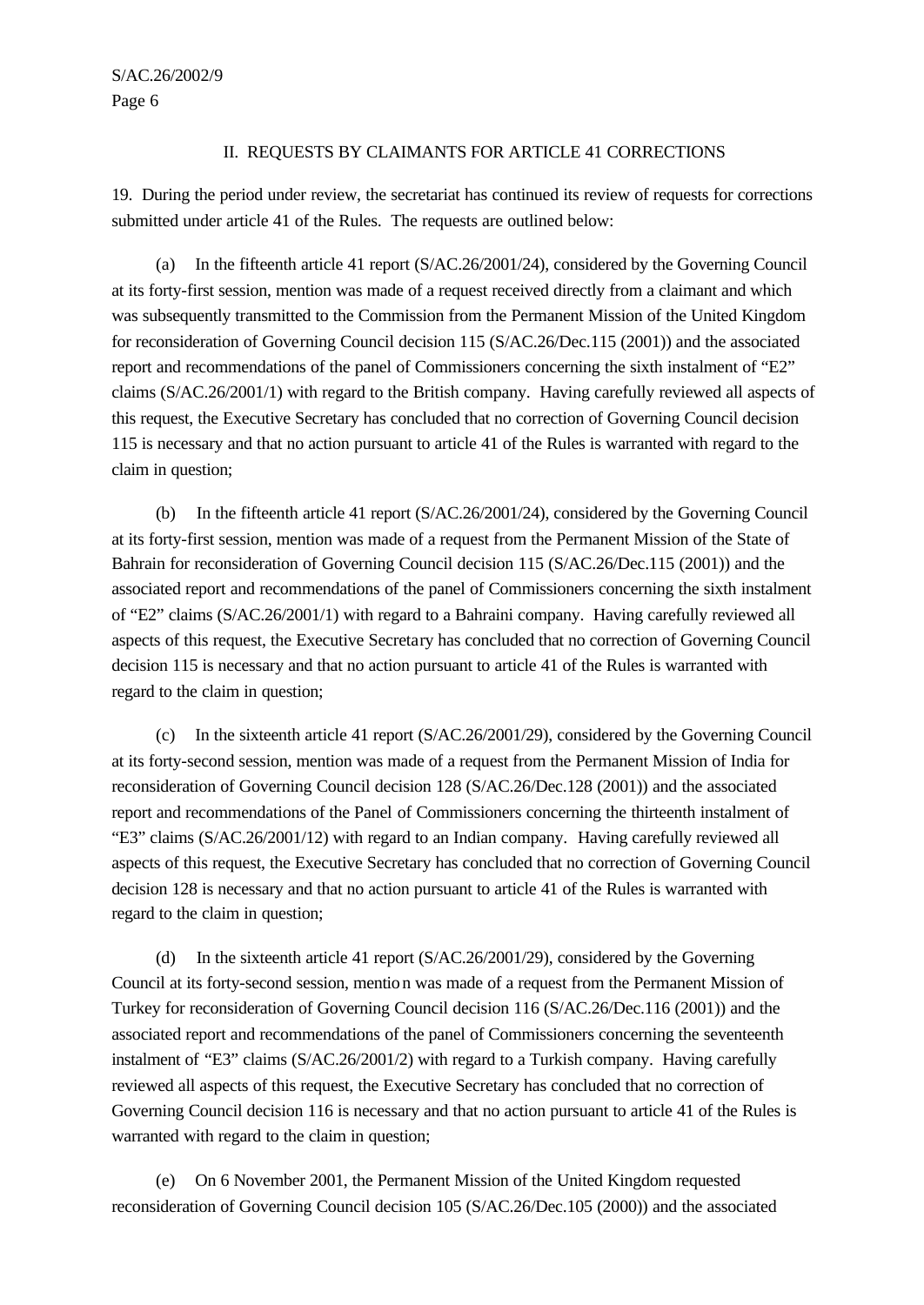report and recommendations of the panel of Commissioners concerning the fourteenth instalment of "E3" claims (S/AC.26/2000/19) with regard to a British company. Having carefully reviewed all aspects of this request, the Executive Secretary has concluded that no correction of Governing Council decision 105 is necessary and that no action pursuant to article 41 of the Rules is warranted with regard to the claim in question;

(f) The Kuwaiti Public Authority for the Assessment of Compensation for Damages Resulting from Iraqi Aggression ("PAAC") requested reconsideration of Governing Council decisions 91 (S/AC.26/Dec.91 (2000)), 93 (S/AC.26/Dec.93 (2000)), 94 (S/AC.26/Dec.94 (2000)), 108 (S/AC.26/Dec.108 (2000)), 118 (S/AC.26/Dec.118 (2001)) and 119 (S/AC.26/Dec.119 (2001)) and the associated reports and recommendations of the panel of Commissioners concerning the third instalment of "E4" claims (S/AC.26/2000/6), sixth instalment of "E4" claims (S/AC.26/2000/8), seventh instalment of "E4" claims (S/AC.26/2000/9), tenth instalment of "E4" claims (S/AC.26/2000/22), twelfth instalment of "E4" claims (S/AC.26/2001/4) and the thirteenth instalment of "E4" claims (S/AC.26/2001/5), respectively, with regard to eight Kuwaiti corporate claimants. Having carefully reviewed all aspects of these requests, the Executive Secretary has concluded that no correction of the respective Governing Council decisions is necessary, and that no action pursuant to article 41 of the Rules is warranted with regard to the claims in question;

(g) On 12 November 2001, the Permanent Mission of France requested reconsideration of Governing Council decision 127 (S/AC.26/Dec.127 (2001)) and the associated report and recommendations of the Panel of Commissioners concerning the seventh instalment of "E2" claims (S/AC.26/2001/11) with regard to a French company. The response of the Executive Secretary to the request filed by the Government of France has not yet been conveyed to the claimant country due to the fact that the secretariat's review of the specific claim in question and, where appropriate, consultations with the respective panel of Commissioners, remain ongoing. Details concerning this request, and the Executive Secretary's recommendations to the Governing Council with respect thereto, will be contained in the Executive Secretary's upcoming article 41 reports to the Governing Council;

(h) On 14 November 2001, the Permanent Mission of the United Kingdom requested reconsideration of Governing Council decision 87 (S/AC.26/Dec.87 (2000)) and the associated report and recommendations of the Panel of Commissioners concerning the fourth instalment of "E2" claims (S/AC.26/2000/2) with regard to a British company. The response of the Executive Secretary to the request filed by the Government of the United Kingdom has not yet been conveyed to the claimant country due to the fact that the secretariat's review of the specific claim in question and, where appropriate, consultations with the respective panel of Commissioners, remain ongoing. Details concerning this request, and the Executive Secretary's recommendations to the Governing Council with respect thereto, will be contained in the Executive Secretary's upcoming article 41 reports to the Governing Council;

(i) On 14 January 2002, a Turkish company wrote directly to the secretariat requesting reconsideration of Governing Council decision 128 (S/AC.26/Dec.128 (2001)) and the associated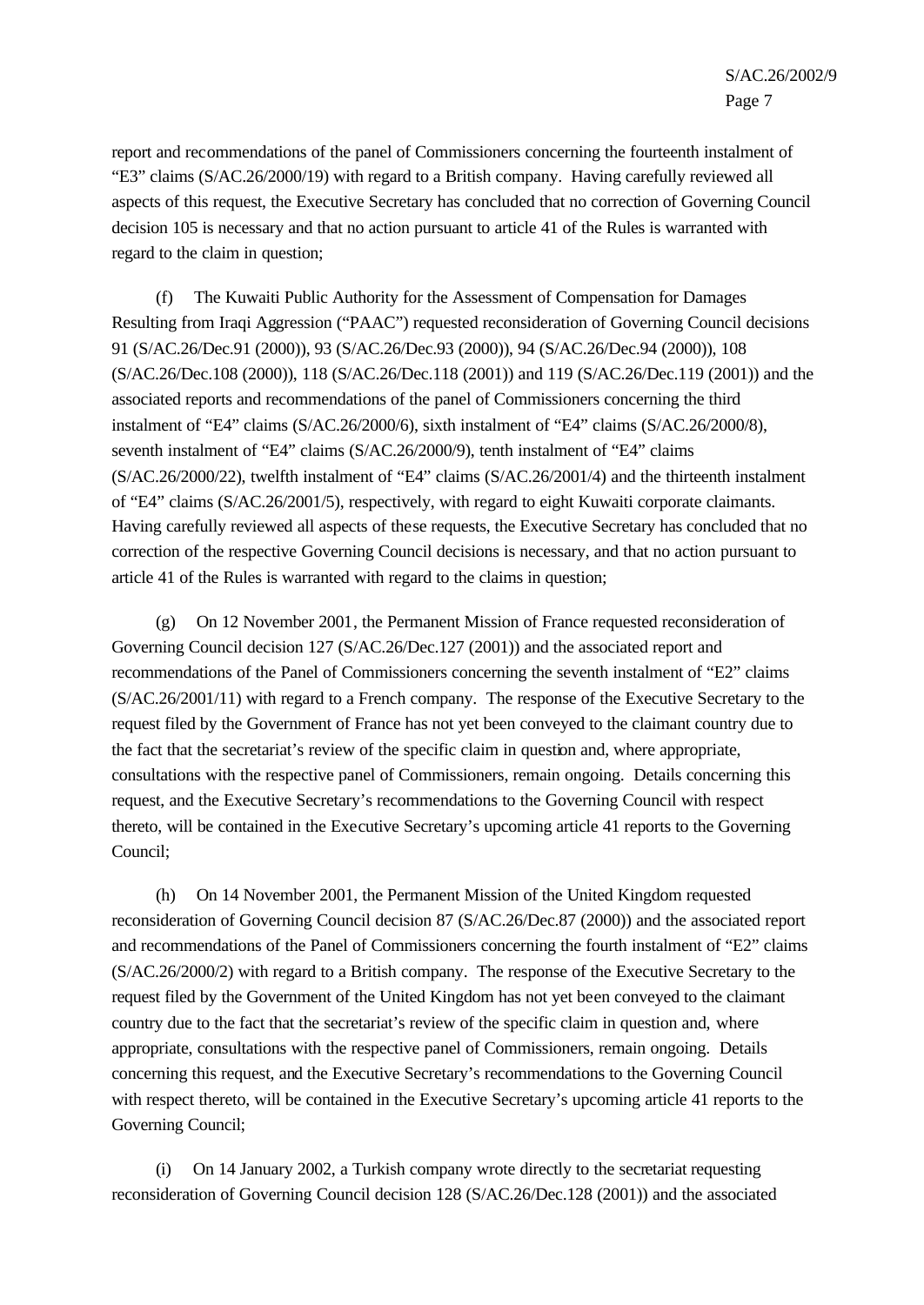report and recommendations of the Panel of Commissioners concerning the thirteenth instalment of "E3" claims (S/AC.26/2001/12). As the claimant submitted this request directly to the secretariat, the request was sent to the Permanent Mission of Turkey in Geneva with a note explaining that the request should be submitted, in accordance with the Rules, through the Permanent Mission.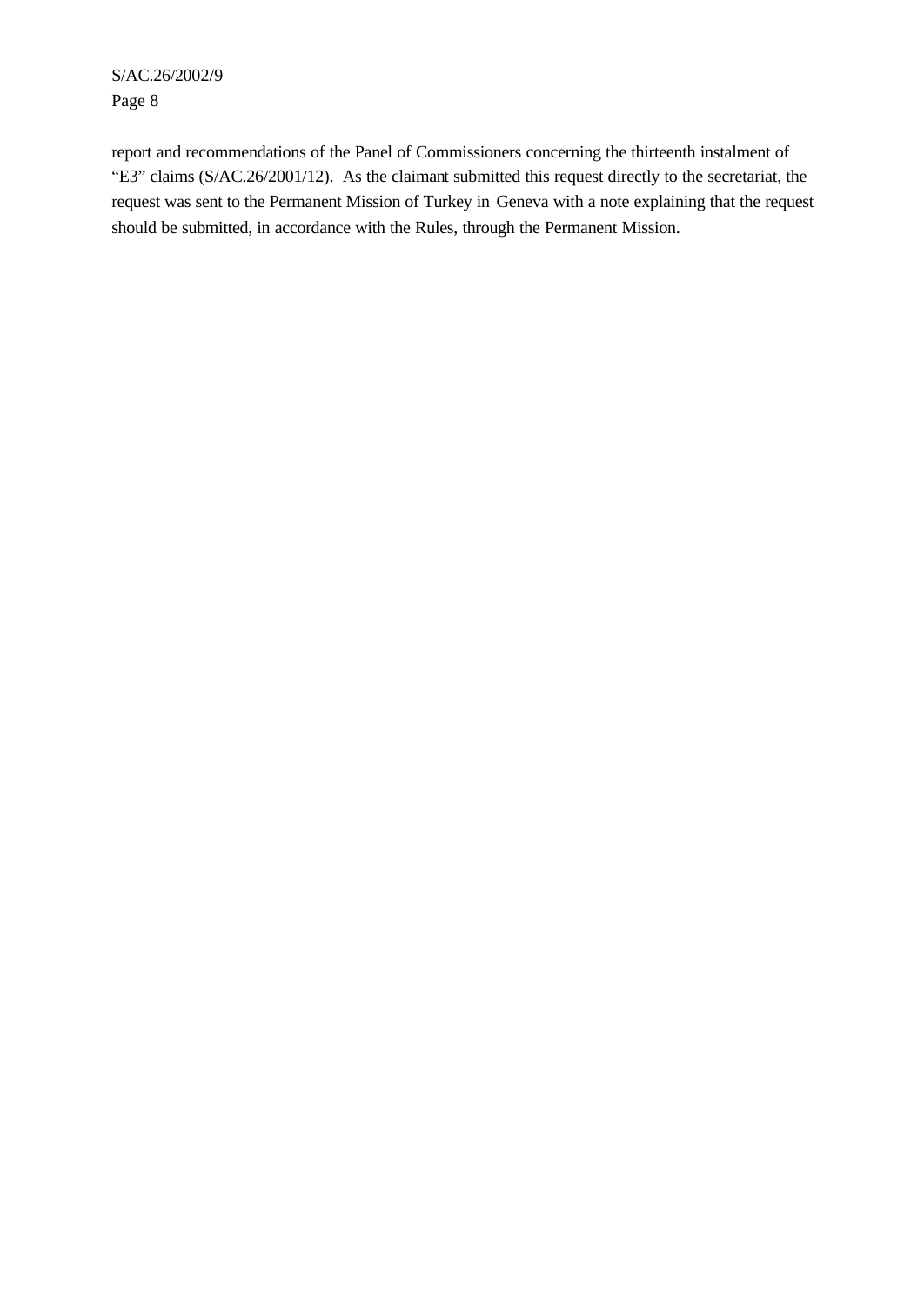#### Annex I

### RECOMMENDED CORRECTIONS CONCERNING CATEGORY "A" CLAIMS

1. Based on the recommended corrections reported in paragraphs 3-13 of this report, supra, the category "A" claims aggregate corrected awards by instalment, per country, are as follows:

| Country | Previous total award | Corrected total award | Amount of net effect |
|---------|----------------------|-----------------------|----------------------|
|         | [USD                 | (USD                  | USD)                 |
| Sudan   | 5,029,000.00         | 5,058,500.00          | 29,500.00            |

#### Table 1. First instalment category "A" claims corrections

| Country | Previous total award | Corrected total award | Amount of net effect |
|---------|----------------------|-----------------------|----------------------|
|         | (USD                 | <u>(USD</u>           | <u>USD)</u>          |
| Sudan   | 14,458,500.00        | 14.484.500.00         | 26,000.00            |

Table 2. Second instalment category "A" claims corrections

#### Table 3. Third instalment category "A" claims corrections

| <u>Country</u> | Previous total award | Corrected total award | Amount of net effect |
|----------------|----------------------|-----------------------|----------------------|
|                | [USD                 | 'USD                  | <u>USD)</u>          |
| Sudan          | 11,945,500.00        | 11,962,000.00         | 16.500.00            |

### Table 4. Fourth instalment category "A" claims corrections

| <u>Country</u> | Previous total award | Corrected total award | Amount of net effect |
|----------------|----------------------|-----------------------|----------------------|
|                | USD)                 | (USD                  | <u>USD)</u>          |
| Sudan          | 10,221,000.00        | 10,569,000.00         | 348,000.00           |

#### Table 5. Fifth instalment category "A" claims corrections

| Country   | Previous total award<br>(USD) | Corrected total award<br>(USD) | Amount of net effect<br>(USD) |
|-----------|-------------------------------|--------------------------------|-------------------------------|
| India     | 147,520,500.00                | 147,514,000.00                 | (6,500.00)                    |
| Sri Lanka | 69,706,500.00                 | 69,705,000.00                  | (1,500.00)                    |
| Sudan     | 38,636,000.00                 | 38,918,000.00                  | 282,000.00                    |

# Table 6. Sixth instalment category "A" claims corrections

| <b>Country</b> | Previous total award<br>(USD) | Corrected total award<br>(USD) | Amount of net effect<br>(USD) |
|----------------|-------------------------------|--------------------------------|-------------------------------|
| Pakistan       | 46,242,000.00                 | 46,250,000.00                  | 8,000.00                      |
| Philippines    | 60,713,500.00                 | 60,717,500.00                  | 4,000.00                      |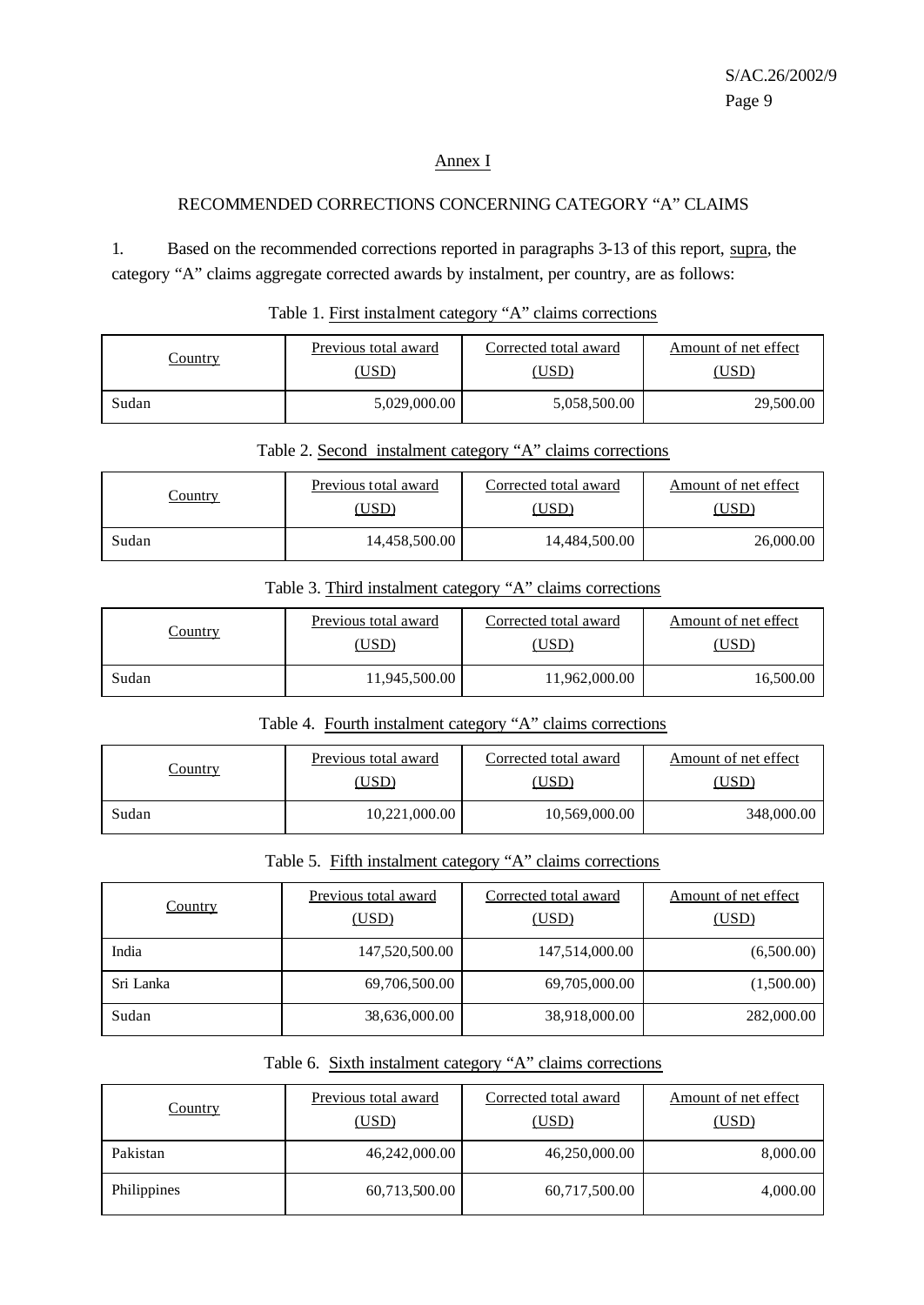| Country | Previous total award | Corrected total award | Amount of net effect |
|---------|----------------------|-----------------------|----------------------|
|         | USD)                 | USD)                  | USD)                 |
| Sudan   | 512,000.00           | 513,500.00            | 500.00. ا            |

2. Based on the above corrections, the revised category "A" claim total recommended awards by instalment are as follows:

| Instalment | Previous total award<br>(USD) | Corrected total award<br>(USD) | Amount of net effect<br>(USD) |
|------------|-------------------------------|--------------------------------|-------------------------------|
| First      | 189,583,000.00                | 189,612,500.00                 | 29,500.00                     |
| Second     | 641,209,500.00                | 641,235,500.00                 | 26,000.00                     |
| Third      | 531,496,500.00                | 531,513,000.00                 | 16,500.00                     |
| Fourth     | 732,562,000.00                | 732,910,000.00                 | 348,000.00                    |
| Fifth      | 782,588,500.00                | 782,862,500.00                 | 274,000.00                    |
| Sixth      | 315,622,000.00                | 315,635,500.00                 | 13,500.00                     |

# Table 7. Recommended corrected total awards for category "A" claims